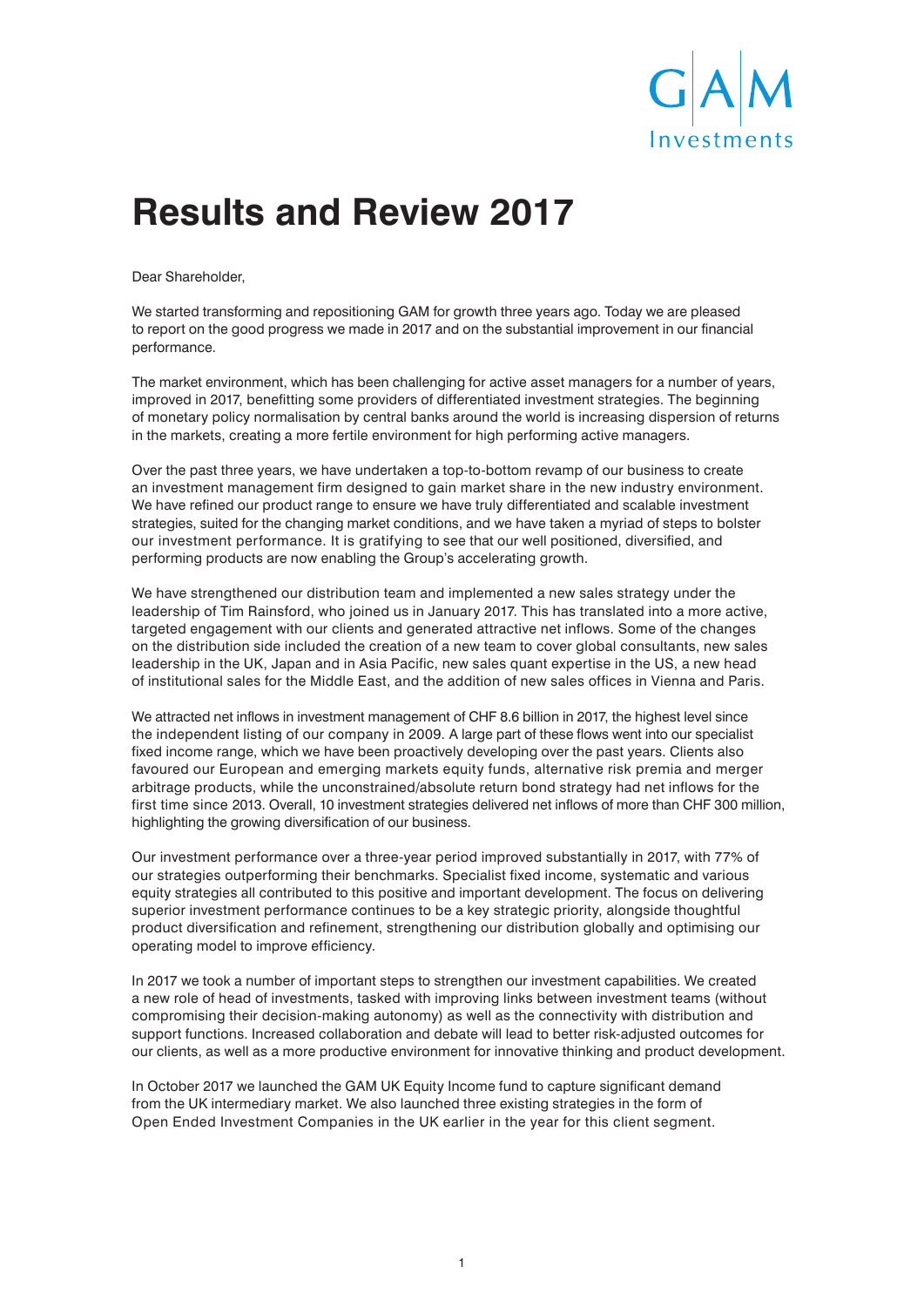GAM Systematic launched its fifth strategy, Discovery, off Cantab's platform in October 2017. This Cayman-domiciled product offers access to about 200 less liquid markets, and diversification relative to other assets as well as to more traditional managed-futures strategies. Additionally, we launched an Australian-domiciled Alternative Risk Premia fund for the Australian superannuation sector and have plans to expand our offering further for this market.

We also repositioned our offering in the higher-return spectrum of our unconstrained/absolute return bond range of funds and launched the GAM Star Absolute Return Macro fund. This fund, which trades in fixed income, currency and equity markets, blends discretionary investing with quantitative model-driven strategies and employs leverage to target annualised returns of 8–10% above Libor.

We have a strong organic pipeline of fund launches underway, including an equity fund focused on Europe, Australasia and the Far East (EAFE), an insurance-linked securities product, a global income fund and a global equity systematic strategy. These strategies will all be managed by existing GAM investment teams, leveraging our platform. At the same time, we continue to simplify our product range to concentrate on the most promising and scalable strategies, and we merged or closed 16 funds in 2017 in addition to 66 funds in the previous two years, with a de minimis loss of assets under management.

We achieved the final step to reduce our brand complexity through an agreement with Julius Baer to terminate our licence to use the Julius Baer trademarks. The funds formerly bearing the trademarks were successfully rebranded in early July 2017, with clients informed that their portfolio managers, strategies and investment processes remained unchanged. No loss of business was experienced following these rebranding activities.

We are progressing well with our multi-year change programme to optimise GAM's efficiency, creating a robust, scalable operating platform aligned with our growth ambitions. Key achievements in 2017 included ensuring GAM was ready for the new Markets in Financial Instruments Directive (MiFID II), implementing the governance framework around our change programme, selecting partners and beginning the outsourcing of IT infrastructure and services, starting implementation of the data architecture solution and the signing of a new lease to consolidate our London offices. Cost discipline remains a key priority, and we reduced our annual fixed personnel costs and general expenses by approximately CHF 12 million in 2017 (excluding the impact from 2016 acquisitions) compared with 2016, ahead of our CHF 10 million target.

Lastly, our private labelling capability is growing rapidly and is a highly complementary services business positioned alongside our core investment management business. We are the largest independent, non-bank provider of such capabilities in Europe, and are beginning to reach a scale where future growth will provide attractive operating leverage. We believe it is a differentiated competitive advantage for a publicly listed active asset management firm to have such a high-growth services business.

#### 2017 results

Group assets under management rose to **CHF 158.7 billion** as at 31 December 2017 from CHF 120.7 billion a year earlier. In investment management, the net inflows of CHF 8.6 billion were augmented by CHF 7.6 billion of net gains from investment returns and foreign exchange movements. Private labelling assets rose by CHF 21.8 billion to CHF 74.3 billion. Net inflows added CHF 15.7 billion, while market and foreign exchange movements resulted in net gains of CHF 6.1 billion.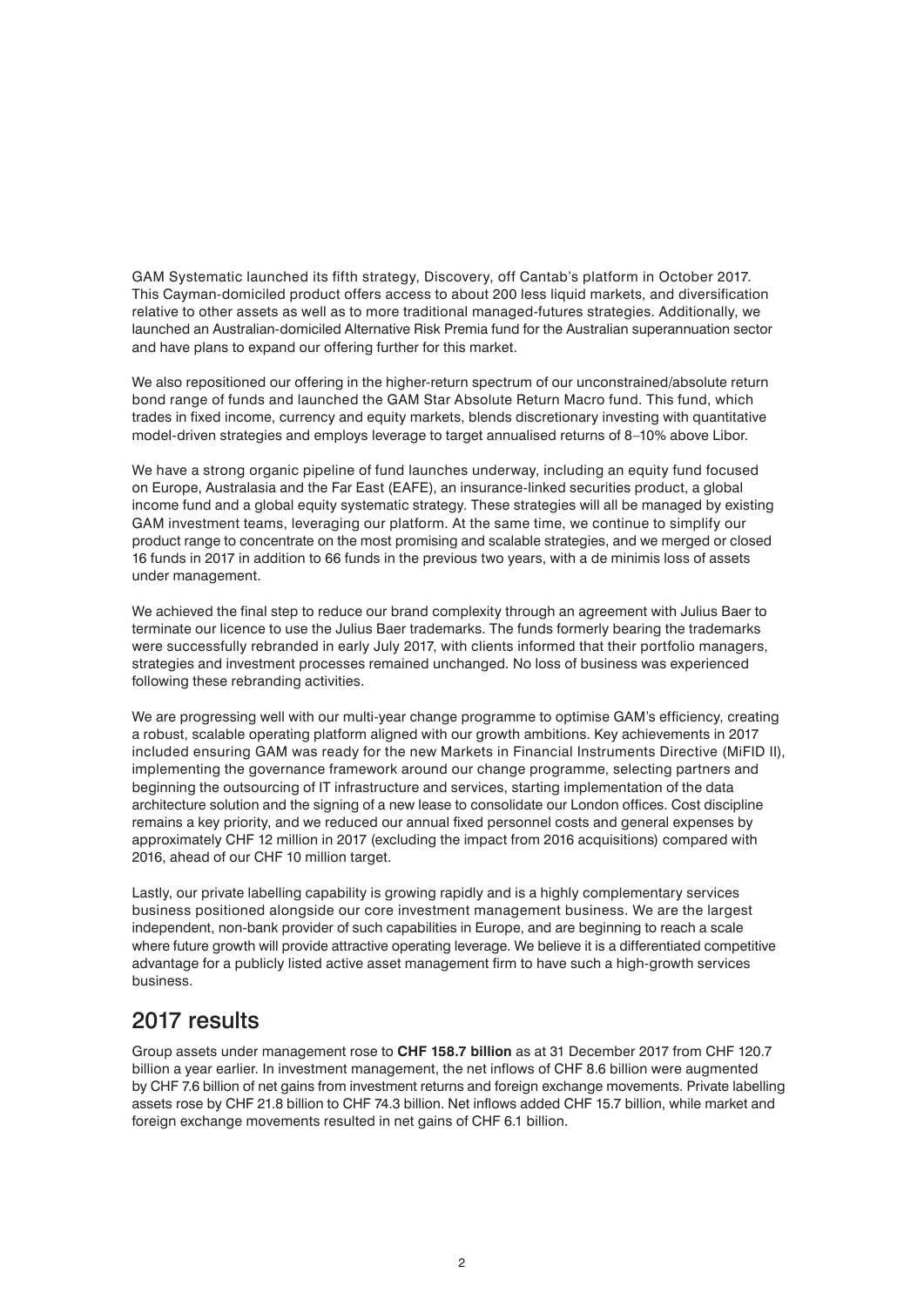Net fee and commission income increased 16% to CHF 547.7 million, due to higher management and performance fees. Net management fees and commissions rose 7% in 2017 to CHF 503.6 million. This was driven by higher average assets under management, only partly offset by the slight reduction in the management fee margins as a result of fluctuations in the asset mix between products and client segments and the lower margin on new assets in private labelling compared with the existing portfolio. Performance fees increased to CHF 44.1 million from CHF 3.0 million, with GAM Systematic strategies as well as the unconstrained/absolute return bond and other specialist fixed income strategies contributing the majority of these fees. Importantly, even as our performance fees recover, growth in other strategies will reduce the relative proportion of overall earnings driven by performance fees.

We have managed costs tightly, and total expenses increased only 5% in 2017 compared with the previous year, mainly as a result of the full-year impact of costs associated with the acquisition of Cantab Capital Partners in the fourth quarter of 2016. Personnel expenses increased 7% to CHF 264.6 million, largely as a result of Cantab, and improved investment performance with higher associated contractual bonuses. General expenses rose 3% to CHF 106.1 million, with the increase mainly reflecting a full year of administration expenses paid for the outsourced fund back and middle office services.

**Our underlying pre-tax profit of CHF 172.5 million** was 44% higher than in 2016 and our operating margin improved to 31.1% from 24.3%, moving closer to our target range of 35–40%. The compensation ratio, which tracks our ability to manage our largest expense category (personnel expenses) in line with net fee and commission income, declined to 48.3% from 52.0%. This is within the target range of our new compensation framework of 45–50% and demonstrates the Group's operating leverage.

**Diluted underlying earnings per share rose to CHF 0.86** from CHF 0.60. The Board of Directors proposes to leave the **dividend unchanged at CHF 0.65 per share**, subject to shareholders' approval at the upcoming Annual General Meeting on 26 April 2018.

**Under IFRS, our net profit was CHF 123.2 million**, 8% lower than in 2016. The IFRS figure includes two items that are not reflected in the underlying results: non-recurring items that resulted in a net loss of CHF 17.2 million and acquisition-related items that resulted in a net gain of CHF 3.3 million (all net of taxes). The former include reorganisation charges related to the multi-year change programme and an impairment of investment management and client contracts related to the acquisition of THS. In 2016, the non-recurring items resulted in a net gain of CHF 30.0 million, primarily due to a one-time tax credit. Acquisition-related items include a net reduction in our estimate of the deferred consideration liabilities for the acquisitions of Arkos (now GAM Lugano), Singleterry Mansley Asset Management, Cantab and THS, partly offset by the amortisation of investment management and client contracts from businesses we acquired and finance charges on the deferred consideration liabilities. In 2016, the acquisition-related items resulted in a net gain of CHF 10.1 million as a reduction in deferred consideration liabilities more than offset amortisation and other charges.

#### Summary and outlook

We are pleased with the financial results achieved in 2017, but recognise there is still a lot to do. We are committed to continuing the disciplined execution of our strategy, aimed at delivering superior investment returns, a differentiated product range, global distribution strength, operating efficiency and sound risk management.

In consultation with shareholders, the Board of Directors conducted a comprehensive review of the Group's compensation policies and structures in 2017 and implemented changes to ensure greater alignment of remuneration with the long-term performance of our business and shareholder interests, while focusing on transparency and sound risk management. The Board of Directors believes that these changes will support the entrepreneurial business environment within GAM and help drive further progress on delivering the turnaround we embarked on in 2015.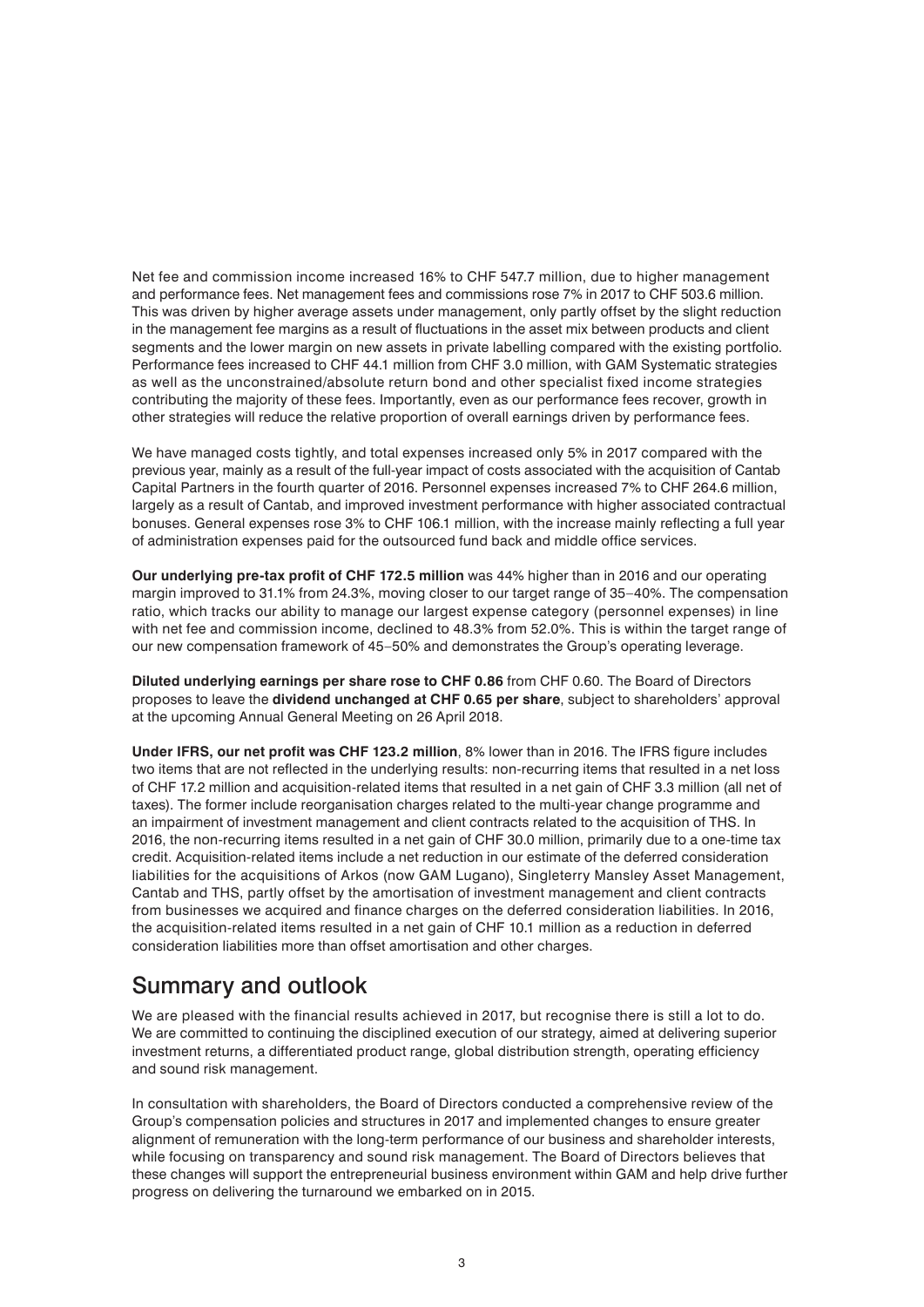The steps we have taken over the past three years are showing tangible results, and the outlook gives us confidence in the long-term performance of the business. We are progressing well to position GAM for sustainable growth and increased market share, with an efficient and scalable platform.

Further improvements in operating efficiency are crucial to unlocking GAM's full potential. Over the coming years, revenue growth will be the key driver for improving profitability and returns for our shareholders. Therefore, alongside our continuous efforts to make GAM as efficient as it can be, we are planning to invest in a measured manner into the development of investment and distribution talent and improving our technology, infrastructure, risk and compliance resources.

The Group has made good progress on rebuilding capital buffers in 2017, and we are committed to increasing shareholder returns in line with our sustainable, progressive and predictable dividend payments policy.

The markets have become more volatile and challenging for investors in 2018. A further de-rating of equities, higher bond yields and widening credit spreads may all be factors throughout this year. Still, barring a prolonged risk-off environment, we continue to see opportunities for high performing active asset managers to capture growing investor demand for strategies that offer true diversification versus traditional asset classes and broad market trends. Our portfolio of well performing specialist fixed income, differentiated high active-share equity and market-leading systematic products positions us well in this regard.

We remain committed to increasing diluted underlying earnings per share in excess of 10% on an annualised basis and achieving an operating margin of 35–40%, both over the five to eight-year business cycle.

We would like to thank our employees, clients and shareholders for their support.

With best regards,

then Y GAFR H. (Alexander & Fredom

Hugh Scott-Barrett Alexander S. Friedman

Zurich, 1 March 2018

Chairman Group chief executive officer

**'Forward-looking statements'**

This letter to shareholders contains statements that constitute 'forward-looking statements', including statements on the future financial performance of GAM Holding AG (the Company), its plans and objectives and their anticipated effect on the Company's future business and development, as well as other projections and statements that are forward-looking or contain subjective assessments, regarding the intent, belief or current expectations of the Company. The Company has tried to identify those forward-looking statements by using words such as 'may', 'will', 'would', 'should', 'expect', 'intend', 'estimate', 'anticipate', 'project', 'believe', 'predict' and similar expressions. Such statements<br>are made on the basis of assumptions, estimates and expectations whic may prove to be erroneous or unfounded in the future, as forward-looking statements are subject to risks and uncertainties that could cause the actual development, results and financial position of the Company to differ materially from the information presented herein. If risks or uncertainties materialise or if underlying assumptions prove to be incorrect, actual outcomes may vary materially from those indicated in the forward-looking statements. Other than in accordance with the ad-hoc publicity rules of the SIX Swiss Exchange, the Company undertakes no obligation to release publicly any revisions or updates to any forward-looking statements herein to reflect events or circumstances after the date hereof or to reflect the occurrence of unanticipated events or to reflect any change in the Company's expectations.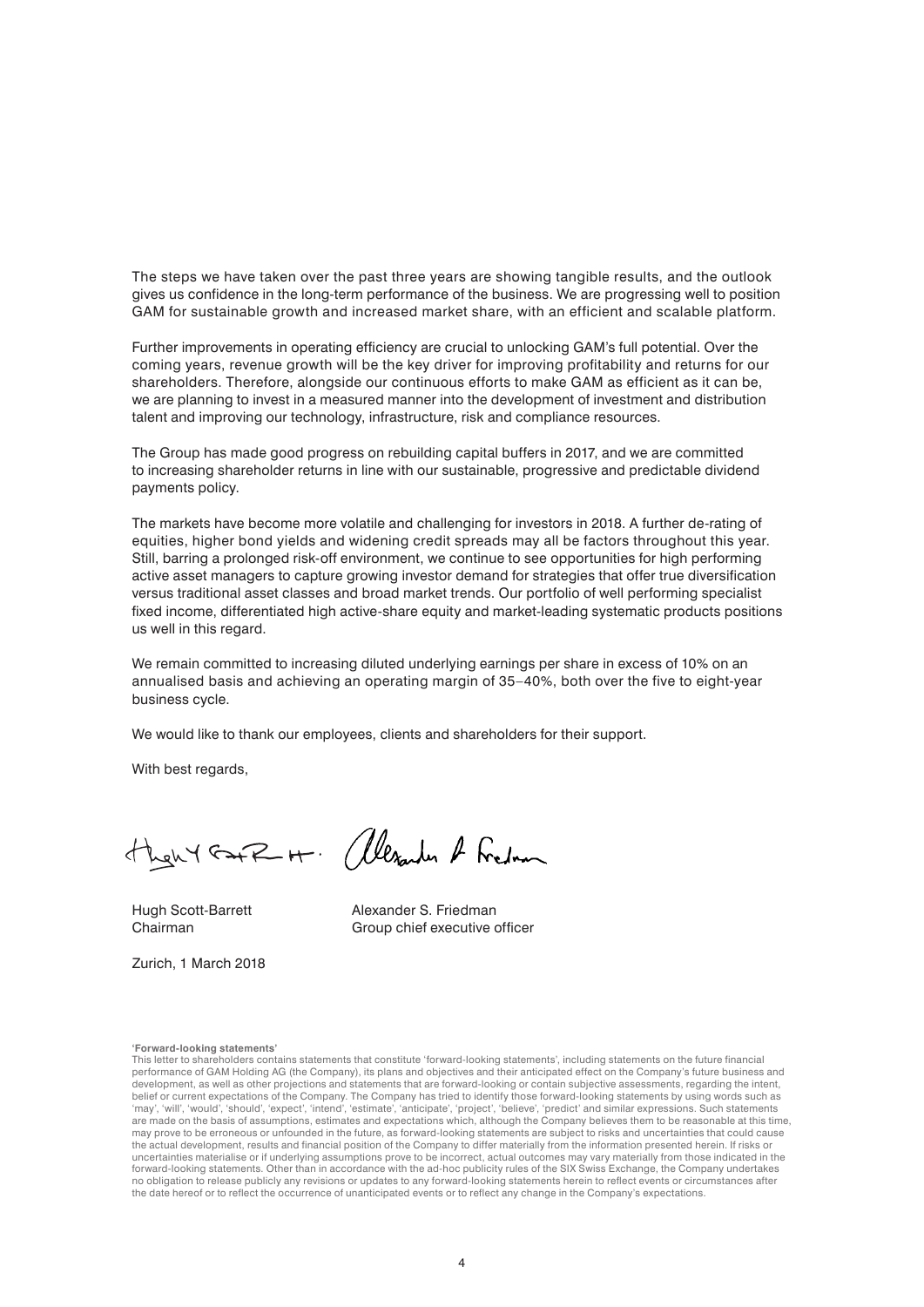# **KEY FIGURES 2017 (CONSOLIDATED)**

# Income statement

|                                               | 2017             | 2016             | Change         |
|-----------------------------------------------|------------------|------------------|----------------|
|                                               | CHF <sub>m</sub> | CHF <sub>m</sub> | in %           |
| Net management fees and commissions           | 503.6            | 470.5            | $\overline{7}$ |
| Net performance fees                          | 44.1             | 3.0              |                |
| Net fee and commission income                 | 547.7            | 473.5            | 16             |
| Net other income                              | 2.2              | 5.1              | (57)           |
| <b>Income</b>                                 | 549.9            | 478.6            | 15             |
| Personnel expenses                            | 264.6            | 246.2            | 7              |
| Fixed personnel expenses                      | 150.1            | 155.7            | (4)            |
| Variable personnel expenses                   | 114.5            | 90.5             | 27             |
| General expenses                              | 106.1            | 102.9            | 3              |
| Occupancy expenses                            | 22.2             | 25.7             | (14)           |
| IT expenses                                   | 18.2             | 16.2             | 12             |
| Communication and marketing expenses          | 28.7             | 29.2             | (2)            |
| Professional services, other fees and charges | 15.3             | 13.6             | 13             |
| Administration expenses                       | 8.8              | 6.1              | 44             |
| Other general expenses                        | 12.9             | 12.1             | $\overline{7}$ |
| Depreciation and amortisation                 | 6.7              | 9.4              | (29)           |
| <b>Expenses</b>                               | 377.4            | 358.5            | 5              |
| Underlying profit before taxes                | 172.5            | 120.1            | 44             |
| Underlying income tax expense                 | 35.4             | 25.9             | 37             |
| <b>Underlying net profit</b>                  | 137.1            | 94.2             | 46             |
| Acquisition-related items                     | (3.1)            | 8.6              |                |
| Non-recurring items                           | (21.2)           | 2.9              |                |
| Tax on acquisition-related items              | 6.4              | 1.5              |                |
| Tax on non-recurring items                    | 4.0              | (0.7)            |                |
| Non-recurring tax item                        |                  | 27.8             |                |
| <b>IFRS net profit</b>                        | 123.2            | 134.3            | (8)            |
| Operating margin (%) <sup>1</sup>             | 31.1             | 24.3             | 28             |
| Compensation ratio (%) <sup>2</sup>           | 48.3             | 52.0             | (7)            |
| Personnel at the end of the year (FTEs)       | 927              | 979              | (5)            |